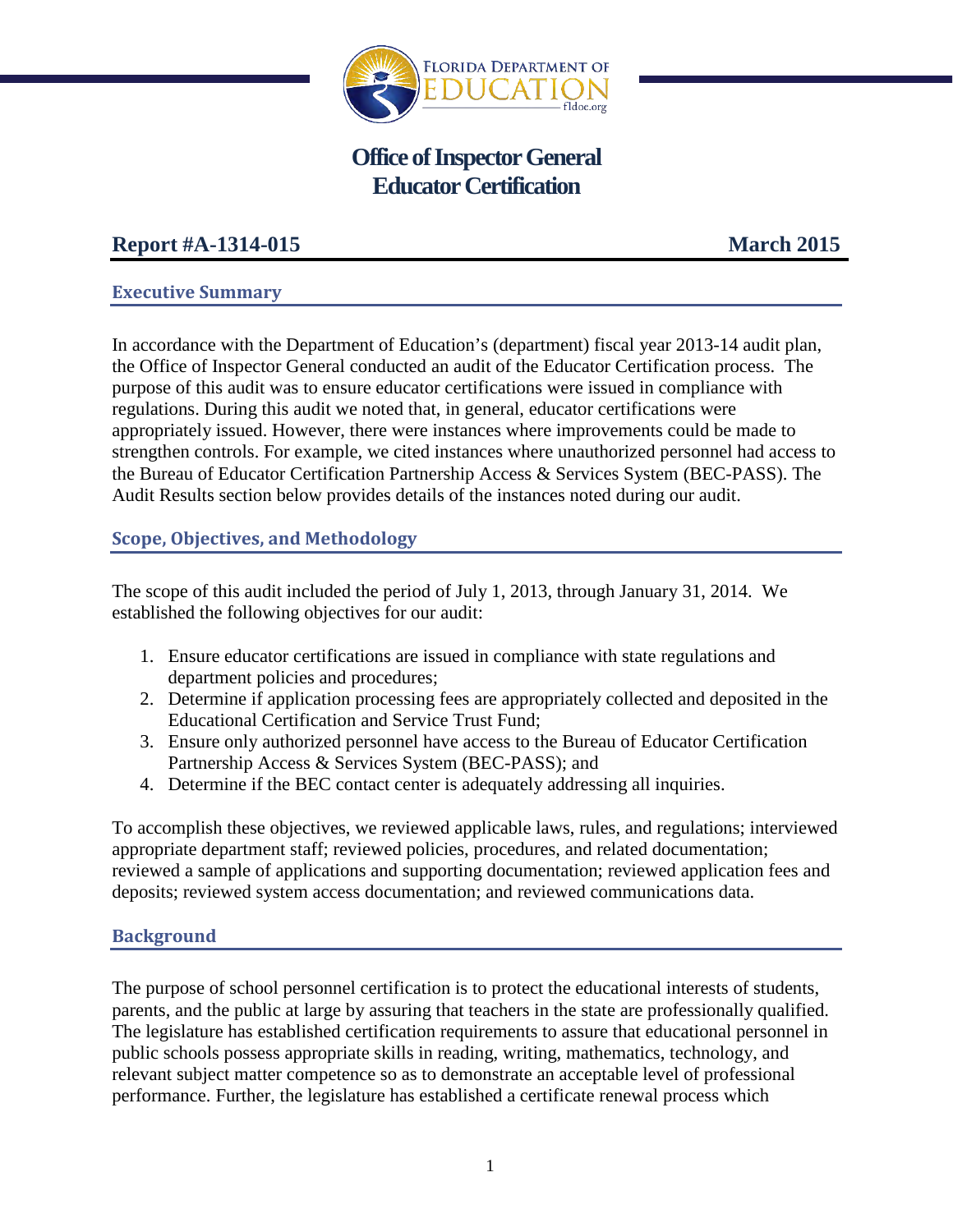promotes the continuing professional improvement of school personnel, thereby enhancing public education in all areas of the state. The Department of Education issues professional certificates, temporary certificates, athletic coaching certificates, and nonrenewable 2-year temporary and 5-year professional certificates. The Bureau of Educator Certification (BEC) is responsible for implementing the certification provisions in Florida Statutes and State Board of Education administrative rules. BEC certification responsibilities include:

- Evaluating credentials and issuing certificates;
- Providing certification information through extensive online resources, a toll-free information line with direct customer assistance, and an office visitor center;
- Supporting district certification officers by providing a partnership training program, newsletters, update presentations, a dedicated certification specialist, and technology systems and supports; and
- Supporting college and university certification advisors with certification training and a dedicated certification specialist.

## **Audit Results**

#### Certificate Issuance

We reviewed a sample of educator certificate applications to determine if eligibility requirements were met prior to the issuance or renewal of a certificate; the addition of a subject and/or endorsement to a certificate; or reinstatement of a certificate. We reviewed the applications and supporting documentation to ensure the application package was complete and the applicant met all related requirements. This included the review of educational requirements, mastery of general and subject area knowledge, background screening, specialization requirements, and fee payments. We found for those applications approved by BEC, the applicants met all related requirements prior to the issuance or renewal of the certificate. For those applications that had not yet been approved, BEC continued to timely process the applications utilizing BEC systems to document each applicable requirement as it was met.

## Finding: Unauthorized personnel had access to the Bureau of Educator Certification Partnership Access & Services System (BEC-PASS)

Effective management of system access privileges includes the timely removal of employee access when employees terminate or transfer positions. Access to BEC-PASS is granted to BEC employees, as well as employees in other areas of the department who require access to BEC-PASS in order to fulfill their responsibilities. BEC also grants access to employees of the school districts to allow them to conduct employment screening, process certificate renewals and additions, or update employee information.

There were 81 active department users and 527 active district users at the time of the review. We determined that 26 of the 81 department users (32.1%) and 94 of the 527 district users (17.8%) had either terminated employment or transferred to a job that no longer required the use of BEC-PASS. This information was provided to BEC so they could take appropriate action regarding system access.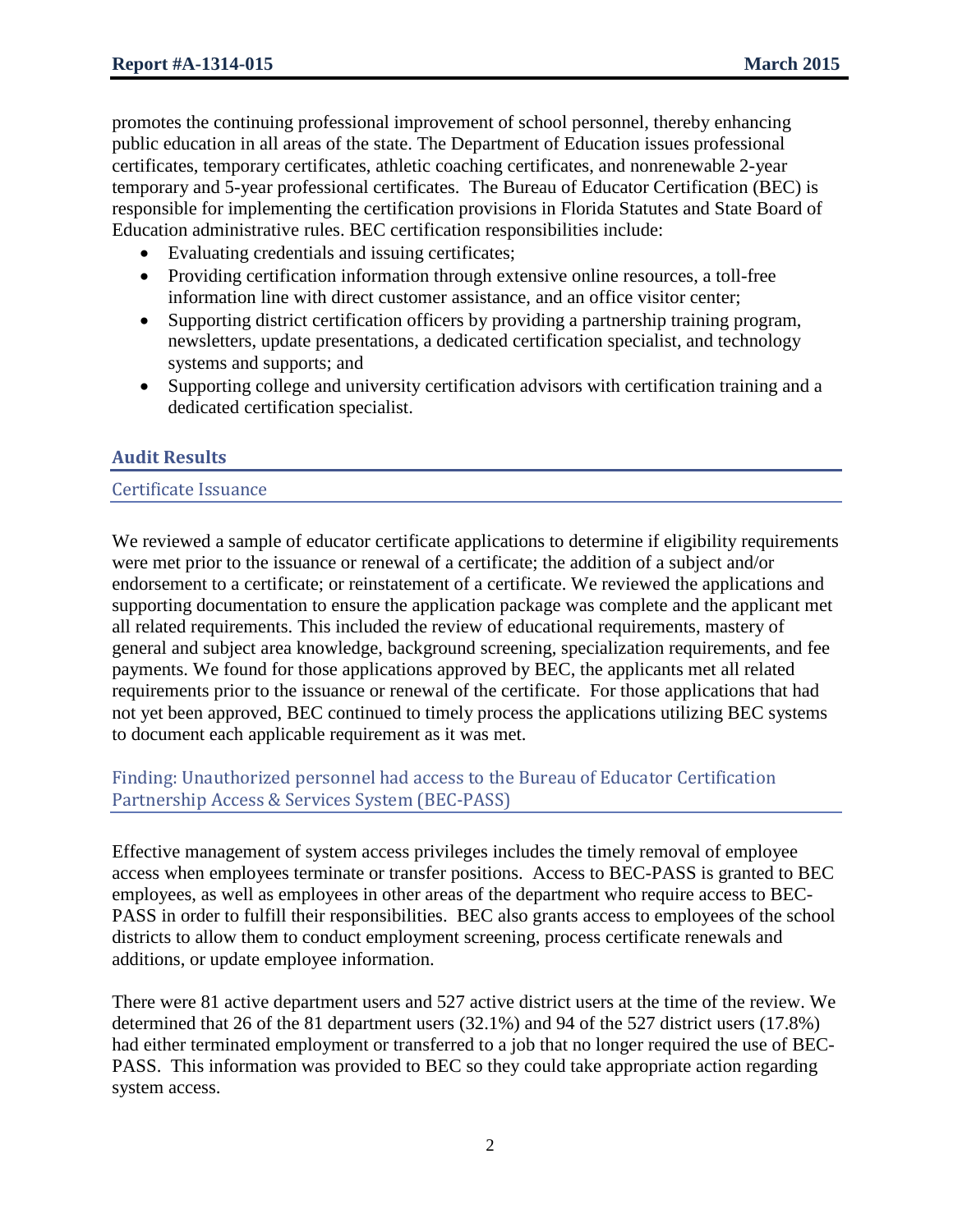We then reviewed the last activity date for those terminated and transferred users still having access to BEC-PASS to determine if the system had been accessed after the date of termination or transfer. We were unable to review the last activity date for department users because this information is not recorded or tracked. We were also unable to determine if the system was accessed after the termination or transfer date for 33 of the 94 district users because the resignation or last logon date was not provided. However, the information provided showed that 19 of the remaining 61 district users accessed the system after their termination or transfer date, ranging from 1 to 1,828 days after termination or transfer.

BEC requires that districts provide notification when a district user terminates employment or transfers to a position that does not require access to BEC-PASS. However, districts do not always comply with this request, making it difficult for BEC to timely remove access to BEC-PASS for district users. BEC additionally utilizes a process whereby they periodically purge user IDs which have not been utilized for a period of over 90 days. Nonetheless, based on our comparison of termination or transfer dates to access removal dates, it did not appear the purging was conducted consistently. There were 5 to 18 months between the termination or transfer date and access disable date for 11 of the 19 district users.

Without timely removal of former employees' access, the risk is increased that access privileges could be misused by the former employee or others.

#### *Recommendation*

We recommend the department remove access to the system for those department and district users who no longer require the use of BEC-PASS. We also recommend BEC strengthen its controls related to the removal of access privileges, including the enhancement of policies and procedures to govern the removal of access privileges.

#### *Management Response*

Based on this audit finding and recommendations, bureau staff immediately terminated access by unauthorized personnel, then initiated review and revision of its policies and procedures governing authorized user access to BEC resources. Moreover, the BEC intends to adopt and routinely practice more exacting control procedures to ensure that access to BEC resources is restricted to authorized personnel only.

Through the course of the audit, the analysis results identified several school district User ID accounts for which administrators failed to notify the BEC. Upon discovery, the auditor communicated suspect accounts to BEC staff who immediately verified the findings to determine each user's need for continued access to BEC resources and promptly terminated access for those for whom it should no longer be authorized. Though previously not a requirement, the BEC expanded its authorization procedures to require completion of a User Agreement form by employees within other DOE bureaus and offices who require access to BEC resources. As an example of new activities to strengthen its procedural controls, BEC staff recently compiled lists for each district of active user accounts and distributed the lists with instructions to review and respond confirming or rejecting the need for continued access to the BEC-PASS. Through this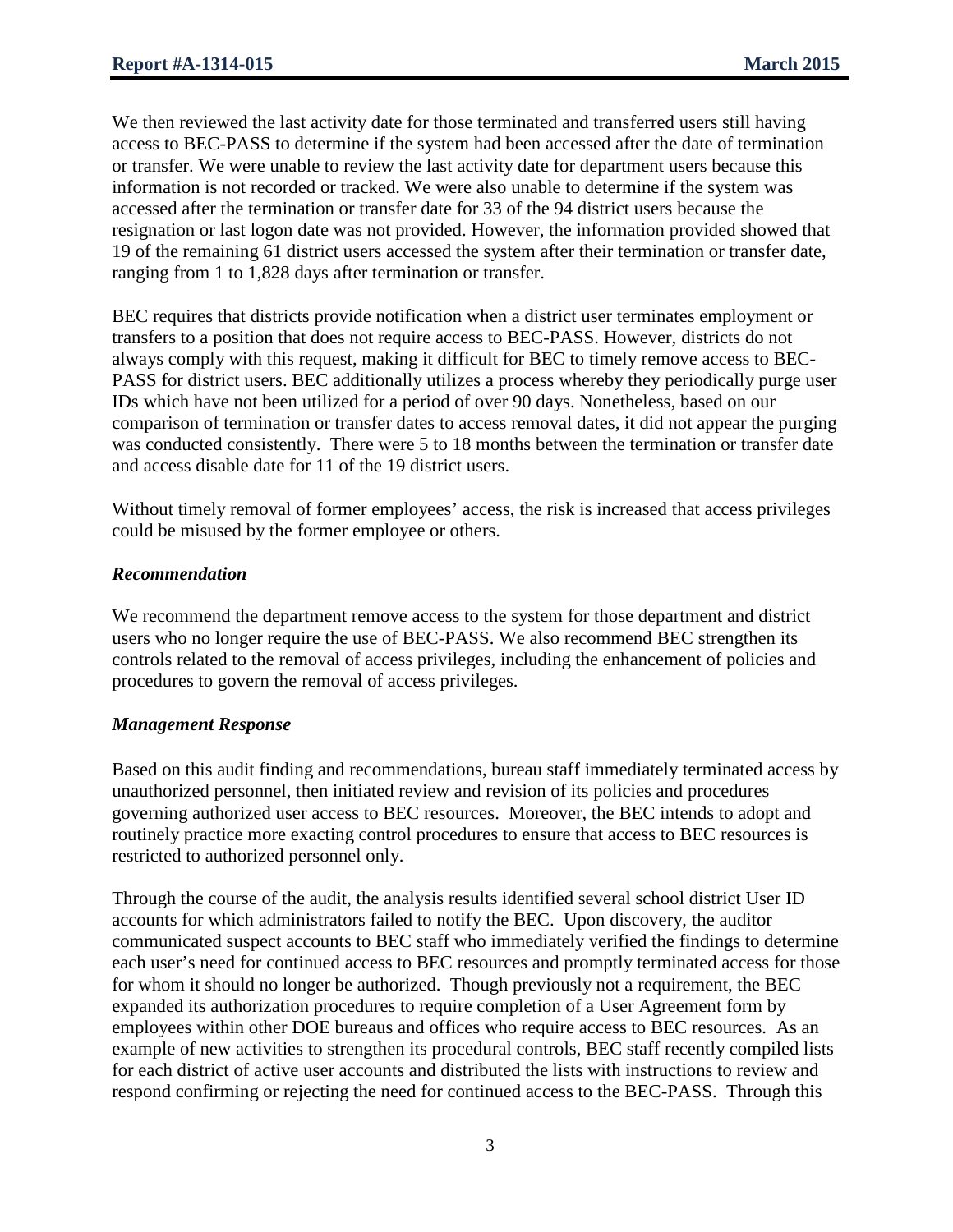initial User Account Review process, BEC staff received responses from 97.5% of its partner districts resulting in termination of 103 out of 588 user accounts.

### Communication Section

The BEC communications section responds to email and phone inquiries relating to educator certification. The phone system provides the caller the option to speak with a representative or use the automated system to check application, certificate, or document status; access general certification information; or request certification materials. We reviewed the communications tracking information for the period of January 2013 through December 2013 to determine whether they are adequately addressing inquiries.

#### *Calls Answered*

During the months of January 2013 through December 2013, there were 108,560 attempted calls to the BEC communications section. The months of June and July had the largest volume of calls at 13,568 and 13,795 per month, respectively. The volume of calls tends to increase during the summer months as school personnel are seeking to renew their certification and employers are recruiting candidates to fill instructional vacancies. December had the lowest number of calls at 4,939. There was an average of 9,047 calls per month, or 1,296 calls per position for the months of January 2013 through December 2013.

The goal of the BEC communications section is to assist at least 85% of the attempted calls, or those calls where the caller selects to speak with a representative. In order to determine the percent of calls assisted, we compared the total attempted calls and the total calls answered. During the months of January 2013 through December 2013, the BEC communications section, on average, assisted 91% of the calls attempted. The section met its goal of 85% for each month reviewed.

#### *Emails Answered*

We attempted to obtain the percentage of emails answered for the months of January 2013 through December 2013, but were not able to reach a reliable figure due to the way the emails were being tracked at the time of the audit. Using the information provided, the emails were answered at a rate of 112%. This was because numerous emails were sent from the BEC communications section, but not in response to an email received by the BEC communications section. For example, if a general certification email was routed to the section by anyone other than BEC, the staff member's response to the email would be counted as a response although it was never counted as received. The communications section also sometimes responded to phone inquiries by email. The communications section has since changed the process to count the email as being received by BEC on the same day the specialist makes the response.

## *Comparison to Other Agencies*

We collected information from other state agencies operating call centers in order to compare the statistics of BEC's communications section with those of others. Because the call centers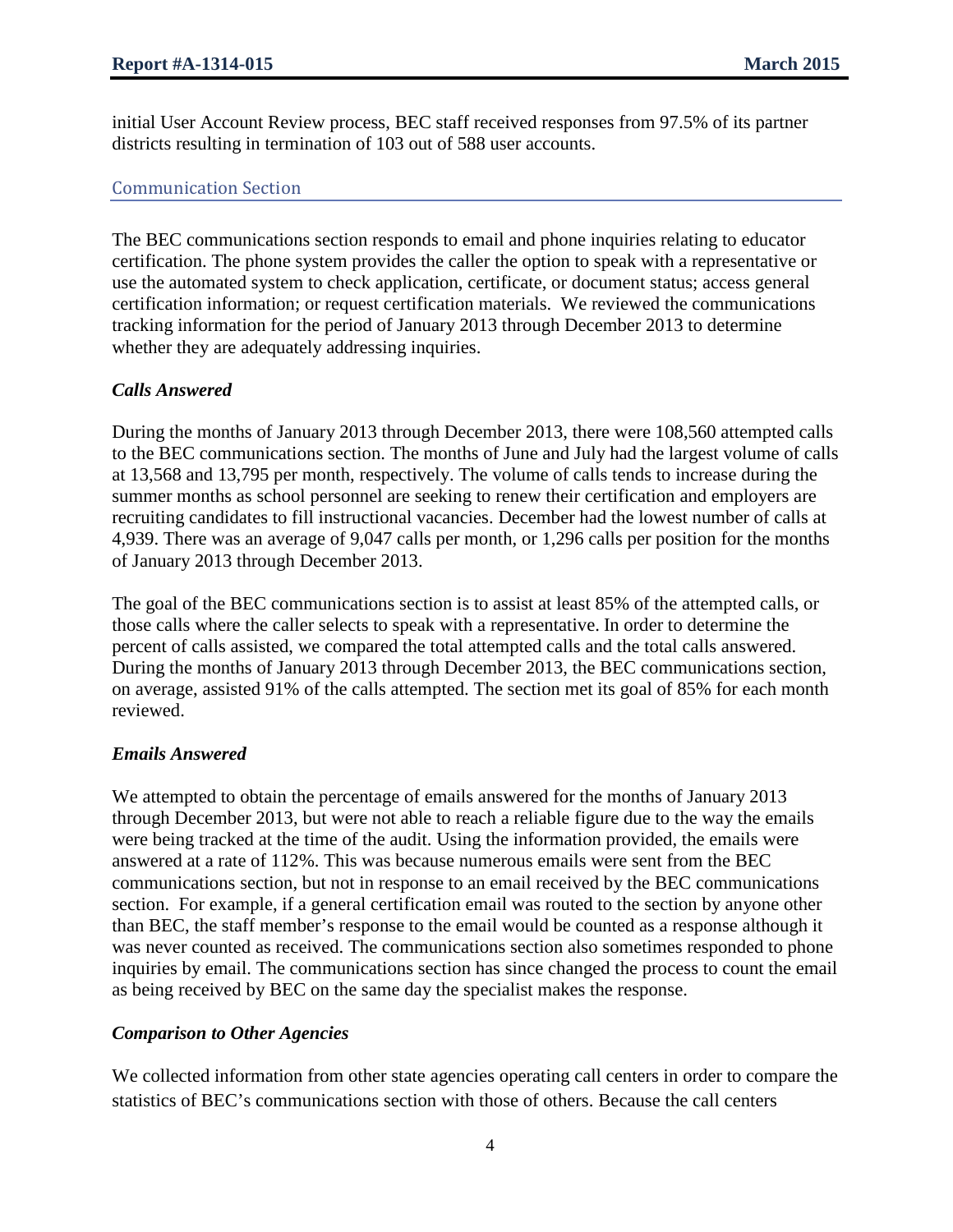respond to varying inquiries and have differing resources, this comparison is presented for informational purposes only.

We compared call center data for the month of August 2013 for BEC, the Department of Revenue (DOR), and the Department of Juvenile Justice (DJJ). BEC assisted 92% of calls attempted, DOR assisted 87.5% of calls received, and DJJ assisted 100% of calls received. The ratio of staff to volume is provided below:

| Department | <b>Staff</b> | <b>Total calls Received</b> | Ratio   |
|------------|--------------|-----------------------------|---------|
| <b>DOR</b> | 165          | 693,878                     | 1:4,205 |
| <b>DOE</b> | 7.6          | 10.541                      | 1:1,387 |
| DJJ        |              | 653                         | 1:93    |

The BEC call center responds to calls from 8:00 a.m. to 5:00 p.m. on weekdays and is comprised of 8 Program Specialist (PS) I and 4 PS II positions. The primary responsibility of the PS I positions is to answer phone calls. The PS II positions primarily return escalated calls and respond to emails.

The DOR call center responds to calls from 7:30 a.m. to 6:00 p.m. on weekdays. Seventeen of the DOR call center employees are trained to handle web chat between 10:00 a.m. and 4:00 p.m. These employees rotate in three-hour shifts of five to seven agents.

The DJJ call center responds to calls from 6:00 a.m. to 12:00 a.m. on weekdays, and 8:00 a.m. to 12:00 a.m. on weekends and holidays. The call center employees work various shifts to cover the call center hours.

We also compared call center data for the month of December 2012 for BEC, the Agency for Health Care Administration (AHCA), and the Department of Children and Families (DCF). BEC assisted 90.6% of calls attempted, ACHA assisted 81.3% of calls received, and DCF assisted 21% of calls received. The ratio of staff to volume is provided below:

| Department | <b>Staff</b> | <b>Total calls Received</b> | Ratio   |
|------------|--------------|-----------------------------|---------|
| AHCA       | 120          | 101,492                     | 1:85    |
| <b>DOE</b> | 5.7          | 4.591                       | 1:805   |
| <b>DCF</b> | 450          | 1,864,000                   | 1:4,142 |

There are 500 employees in DCF's call center, but approximately 10% of these employees are dedicated to quality assurance and processing report changes. DCF's center responds to calls from 7:30 a.m. to 5:00 p.m. on weekdays.

There were 120 employees in the AHCA call center in December 2012. The agency has recently consolidated the call center and decreased the number of employees to 42. AHCA's center responds to calls from 8:00 a.m. to 5:00 p.m. on weekdays.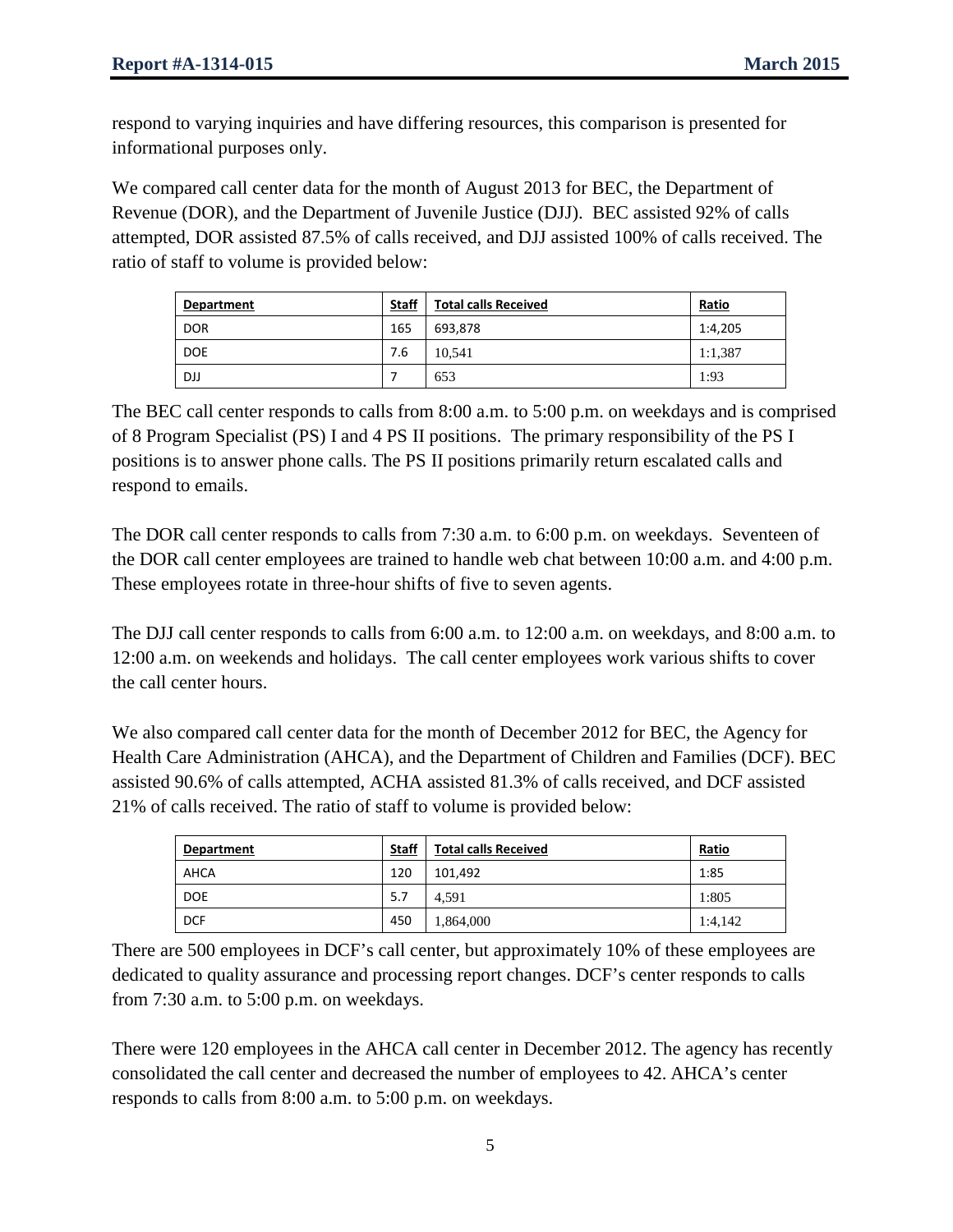In summary, BEC's staffing ratio fell in the middle when compared to call centers for other agencies in December 2012 and August 2013. Likewise, their response rate fell in the middle for the month of August 2013, though it was higher than that of the two agencies compared in December 2012.

## *Goals and Tracking*

BEC does not currently track the abandon rate, busy rate, average talk time, or average wait time for its calls. The current system does have the capability of tracking these items, but is not being utilized at this time. The communications section tracks the calls by agent and looks at the overall percentage of calls assisted. They indicated the average talk time is not tracked due to the modest size of the communications section and the varying complexity of inquiries made by the callers. Other reviewed agencies track the following:

- Blockage rate percentage of callers attempting to call the toll free number who receive a busy signal versus the total number of attempts;
- Busy rate calculation of callers requesting to transfer from the self-service portal to speak to an agent who receive a busy signal versus the callers who are successfully transferred to a queue;
- Average wait time amount of time callers remain in queue while waiting for the next available agent;
- Calls transferred and answered;
- Abandoned rate:
- Self-serve wait: and
- Average talk time.

BEC has established one overall goal for the communications section, which is to assist at least 85% of the attempted calls. Additional targets or goals are currently in place for the communications section, but are limited to those essential for conducting quality performance assessments of individual call center employees. Other agencies have established targets for their call centers, to include blockage rate, busy rate, average wait time, and abandonment rate.

Additional system-wide goals and tracking could help BEC improve their communication center and positively impact caller satisfaction.

## *Recommendation*

We recommend BEC develop additional targets and goals and utilize the system to track the abandoned rate, busy rate, wait times, and other applicable measures.

## *Management Response*